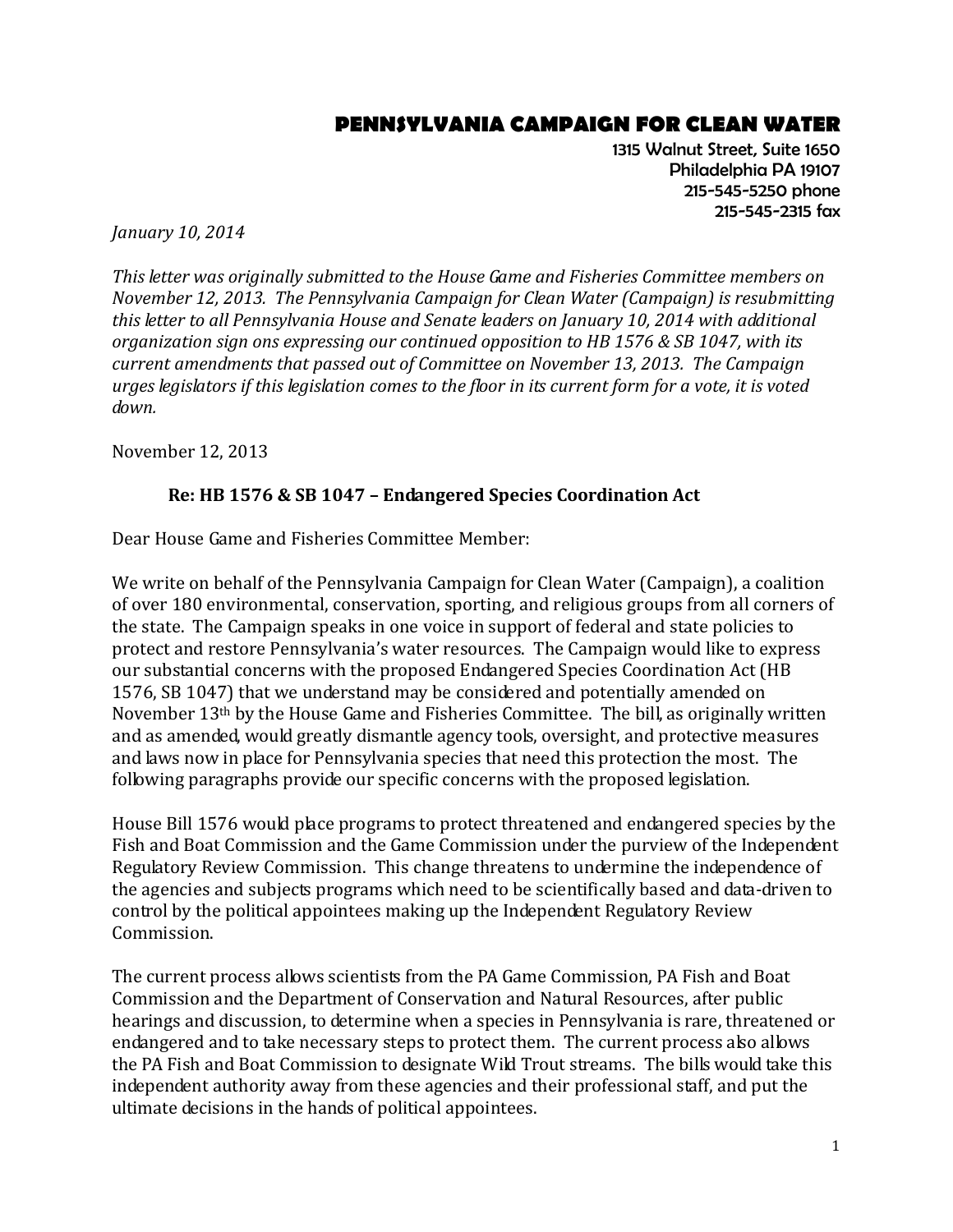Under this newly proposed law, any new designation of a Pennsylvania endangered species could only happen if that species is in danger of extinction throughout all or a significant portion of its entire federal range. So a species could be on the verge of extinction in Pennsylvania and it would not qualify as endangered. This ignores the fact that many species may be threatened in Pennsylvania due to conditions in our state that do not exist in other states. Agency staff have testified the bill would make it more difficult to protect many rare Pennsylvania wildlife and fish species.

The proposed legislation would greatly weaken PA's Wild Trout stream designation by removing the possibility for a stream to be given Wild Trout stream protection provisionally in advance of publication in the PA Bulletin. This contradicts how DEP applies Exceptional Value existing use designation to Wild Trout streams in advance of Environmental Quality Board approval and would allow for degradation of our important and rare wild trout streams due to the lengthy and often multi-year stream upgrade process.

Species currently listed by Pennsylvania as threatened or endangered would be automatically delisted from the state's "centralized database" after two years unless they are re-designated by the agency. This would require a huge investment of agency resources in order to re-justify a currently listed species, without providing funding to pay for the agency work.

The cumulative effect of the changes proposed in the bill blunt the Commissions' programs for threatened and endangered species of fish and wildlife – allowing drilling, mining, and clear-cutting to evade agency review. With ever-larger tracts of public and private land being subjected to industrial development, including gas drilling, pipeline construction, and mining, the likelihood of encroachment on the habitat of threatened and endangered species increases. Pennsylvanians cherish their wild resources; the protection of these resources should not be lessened nor placed in the hands of political appointees.

We thank the Committees for holding hearings this summer on this controversial legislation. **We respectfully request that you vote NO on HB 1576 / SB 1047 in its current form, and that you strive to address these concerns before proceeding with any legislation.**

Sincerely,

Air Soil Water Jolie DeFeis Executive Director

Allegheny Defense Project Ryan Talbott, Exective Director Matt Peters, Events & Outreach Coordinator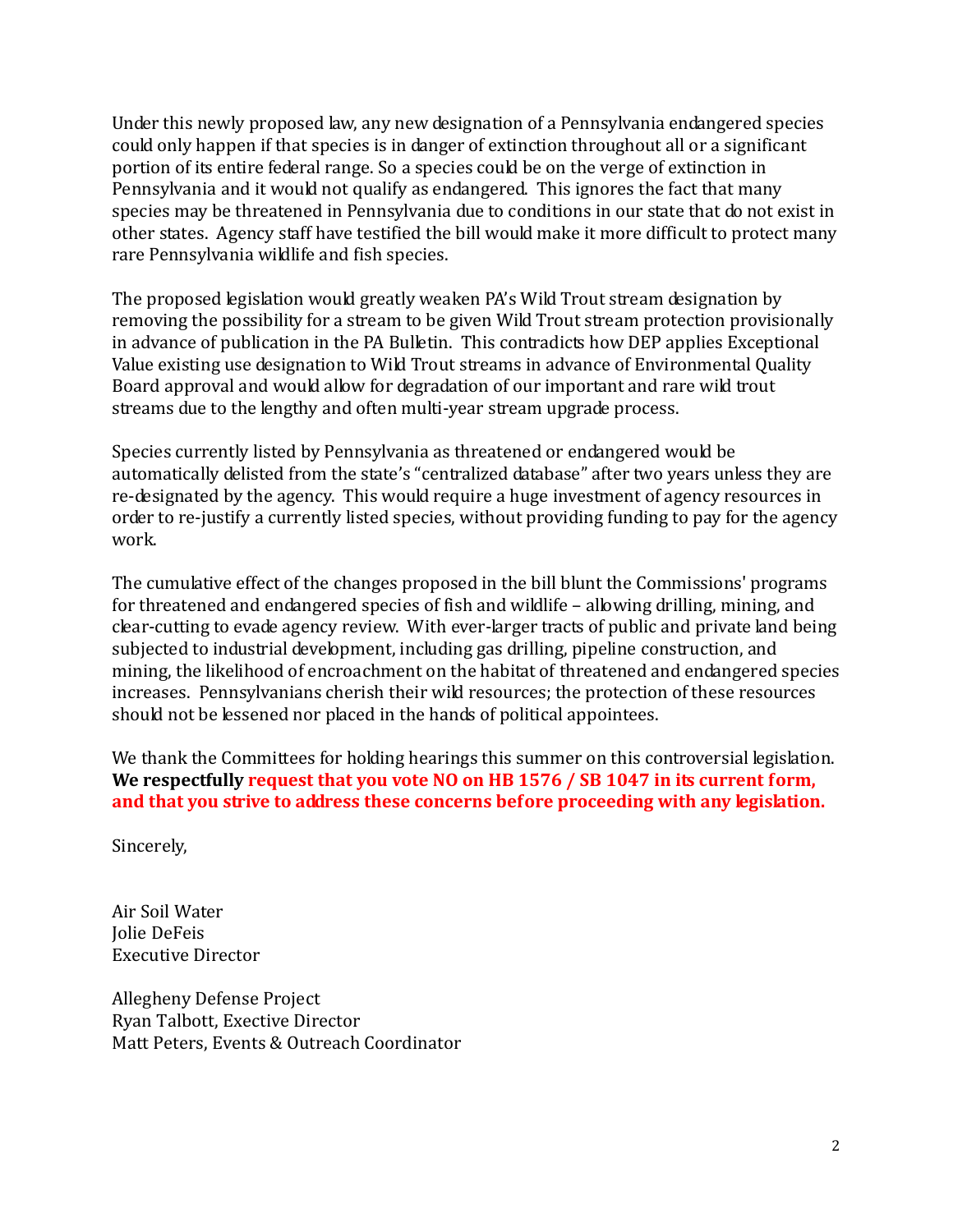Allegheny Group, Sierra Club Peter Wray Chair, Conservation Committee

Alliance for Sustainable Communities-Lehigh Valley Martin Boksenbaum Steering Committee Member

American Rivers-PA Liz G. Deardorff Director

Aquashicola/ Pohopoco Watershed Conservancy Jim Vogt President

Berks Gas Truth Karen Feridun Founder

Blue Mountain Preservation Association Frank O'Donnell President

Center for Coalfield Justice Patrick Grenter Executive Director

Clean Air Council Joseph Otis Minott, Esq. Executive Director

Clean Water Action Myron Arnowitt Pennsylvania State Director

ClimateMama Harriet Shugarman Executive Director

Concerned Harding Area Residents Steve Simko Chairman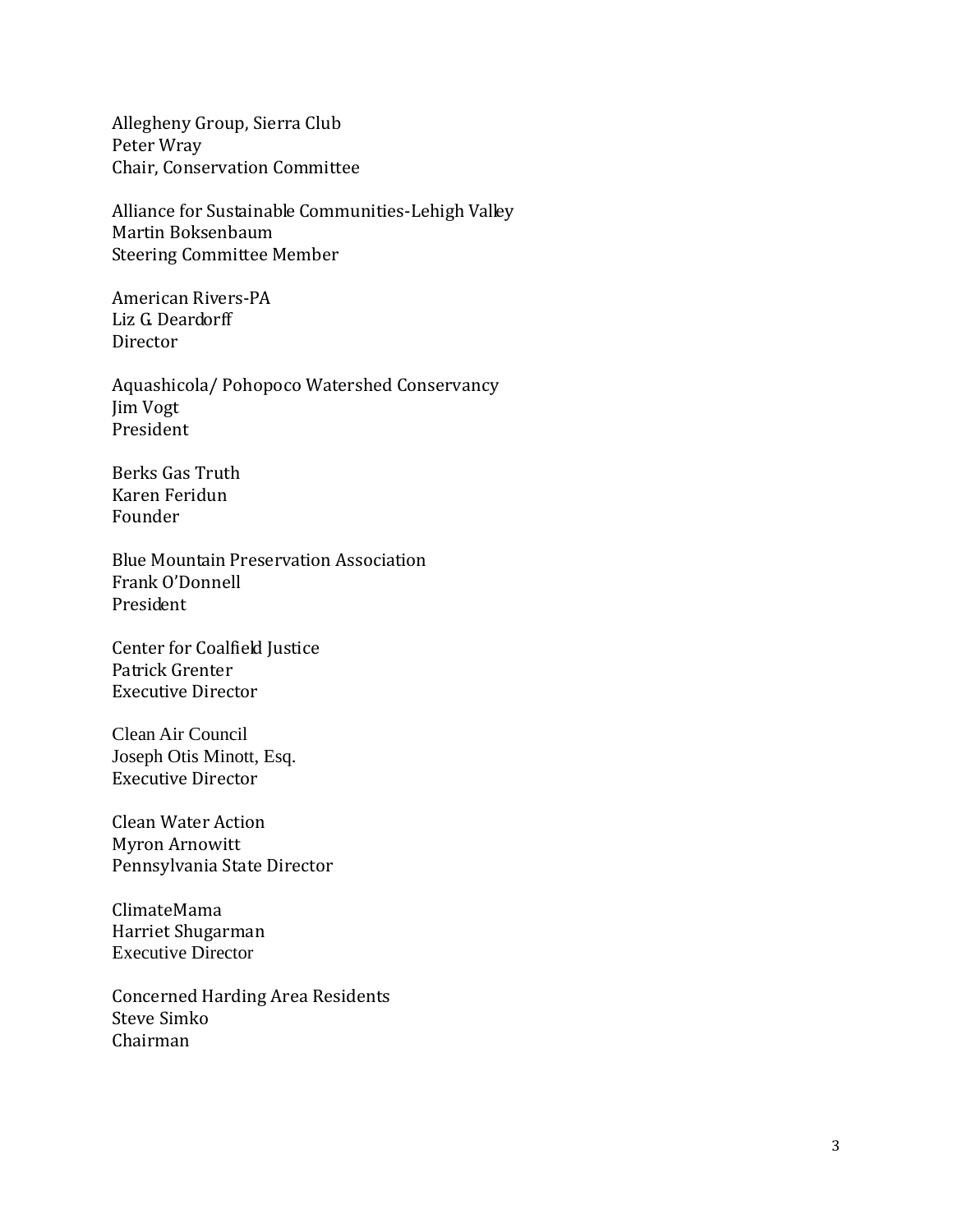Damascus Citizens for Sustainability Barbara Arrindell Director

Delaware Riverkeeper Network Maya K. van Rossum the Delaware RIVERKEEPER®

Ecological Associates, LLC B. Scott Fiegel Director

Environmental Management Center of the Brandywine Conservancy Wesley R. Horner Senior Advisor for Water Resources

Food and Water Watch Sam Bernhardt Senior Pennsylvania Organizer

Keep Sutton Creek Clean Committee Steve Simko Chairman

The League of Women Voters of Pennsylvania Susan Carty President

LEPOCO Peace Center, Lehigh-Pocono Committee of Concern Nancy Tate LEPOCO Steering Committee Member

Montgomery County Democracy for America (Montco DFA) Beverly Hahn Chairperson

Mountain Watershed Association Beverly Braverman, Executive Director Krissy Kasserman, Youghiogheny RIVERKEEPER®

Pennsylvania Alliance for Clean Water and Air Jenny Lisak Co-Director